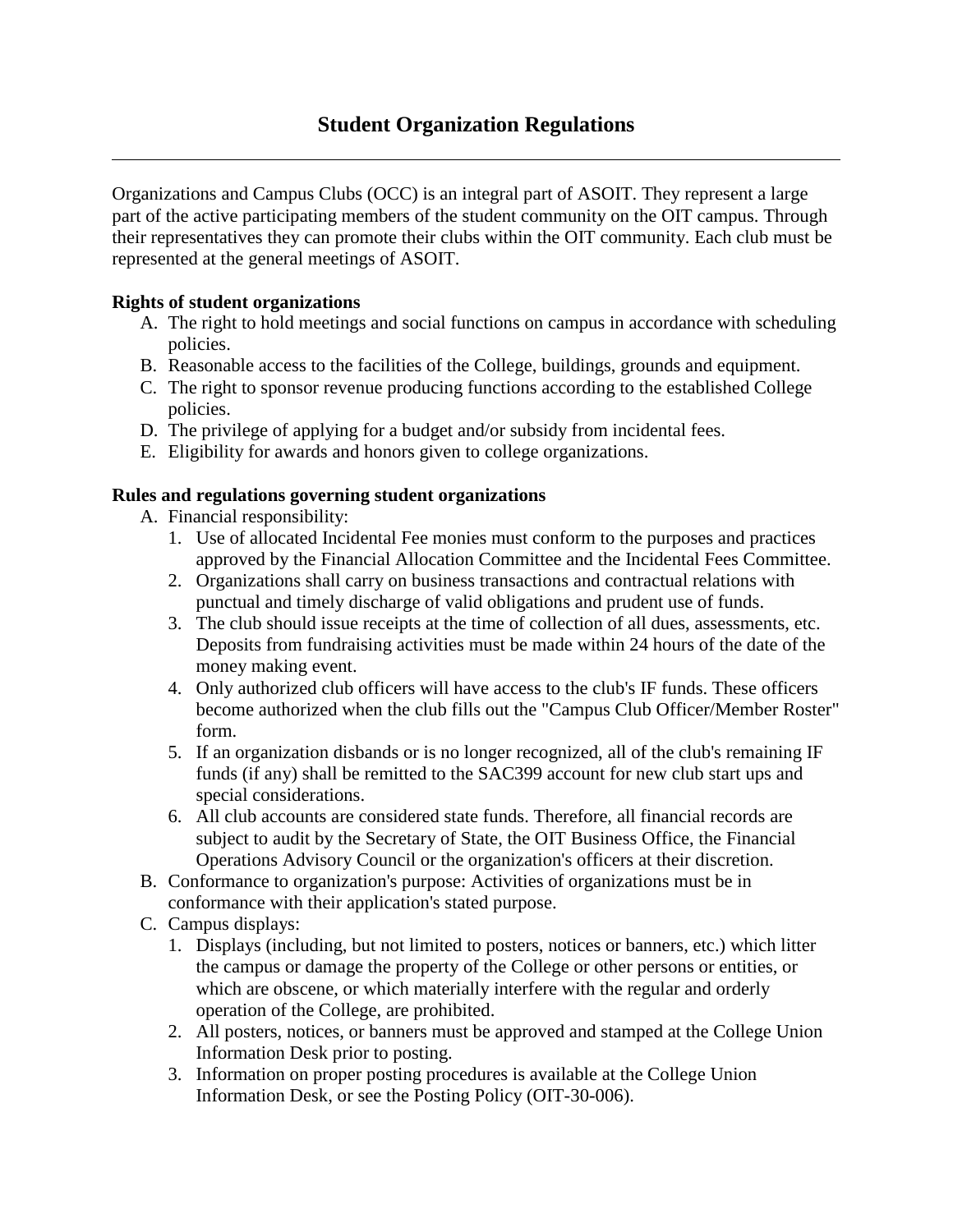- 4. All posted material not approved or not properly posted as noted, will be removed.
- 5. Excessive violations of posting procedures by an organization may result in a fine of up to \$50, appropriated by the Director of Campus Life or the Vice President for Student Affairs.
- D. Property damage: Unauthorized or malicious damage to the property of the College or other persons or entities resulting from organizational activities is prohibited and the student organization shall be responsible for any and all damages.
- E. Disorderly conduct: Organization activities that encourage or precipitate riots or other disturbances that materially interfere with the regular and orderly operation of the College are prohibited.
- F. Eligibility for membership and office status:
	- 1. Voting club members shall be confined to currently enrolled students. The club must also maintain a general membership of at least 51% current OIT students.
	- 2. An officer of an organization must have held a valid student body card for at least 1 term prior to his/her term of election. Transfer students must hold a valid card for at least 1 term at OIT with the exception of the ASOIT freshman senator position. Positions filled through a selection/interview process; must be enrolled OIT students in good standing.
	- 3. An officer must hold a valid student body card during his term of office.
	- 4. Spouses of current OIT students, alumni, OIT faculty and staff (that are not advisors) and community members are allowed a non-voting membership and are not allowed to hold an office in the organization.
	- 5. Advisors at least one advisor should be an OIT Faculty or Administrator. Other advisors can come from OIT Staff or the community, but should be approved by the ASOIT advisors (Director of Campus Life or Vice President of Student Affairs). If no advisors can be found from the OIT community, ASOIT will consider waiving this requirement temporarily.
- G. Information to be submitted to the ASOIT Administrative officer:
	- 1. A new "Organizational Officer Roster" must be submitted by the end of the first week of fall term. A revised list of officers must also be submitted to the ASOIT Campus Club Senator within seven days after each club election or change of officers. Failure to do so will result in the suspension of privileges until the club meets the requirements.
	- 2. A copy of each organization's constitution and by-laws and of all sequential amendments must be submitted within seven days of their enactment or change.
	- 3. Current constitutions must be on record with ASOIT. If any are found to be out of date, the club must submit a current one.
- H. Scheduling of events:
	- 1. An event of a social, recreational, educational or organizational nature must be scheduled through the College Union Reservation Desk in the Information Office with the approval of the Director of Campus Life.
	- 2. An event that is open to the public may be required to have security officers on duty during said event. Please consult with College Union Staff regarding all arrangements.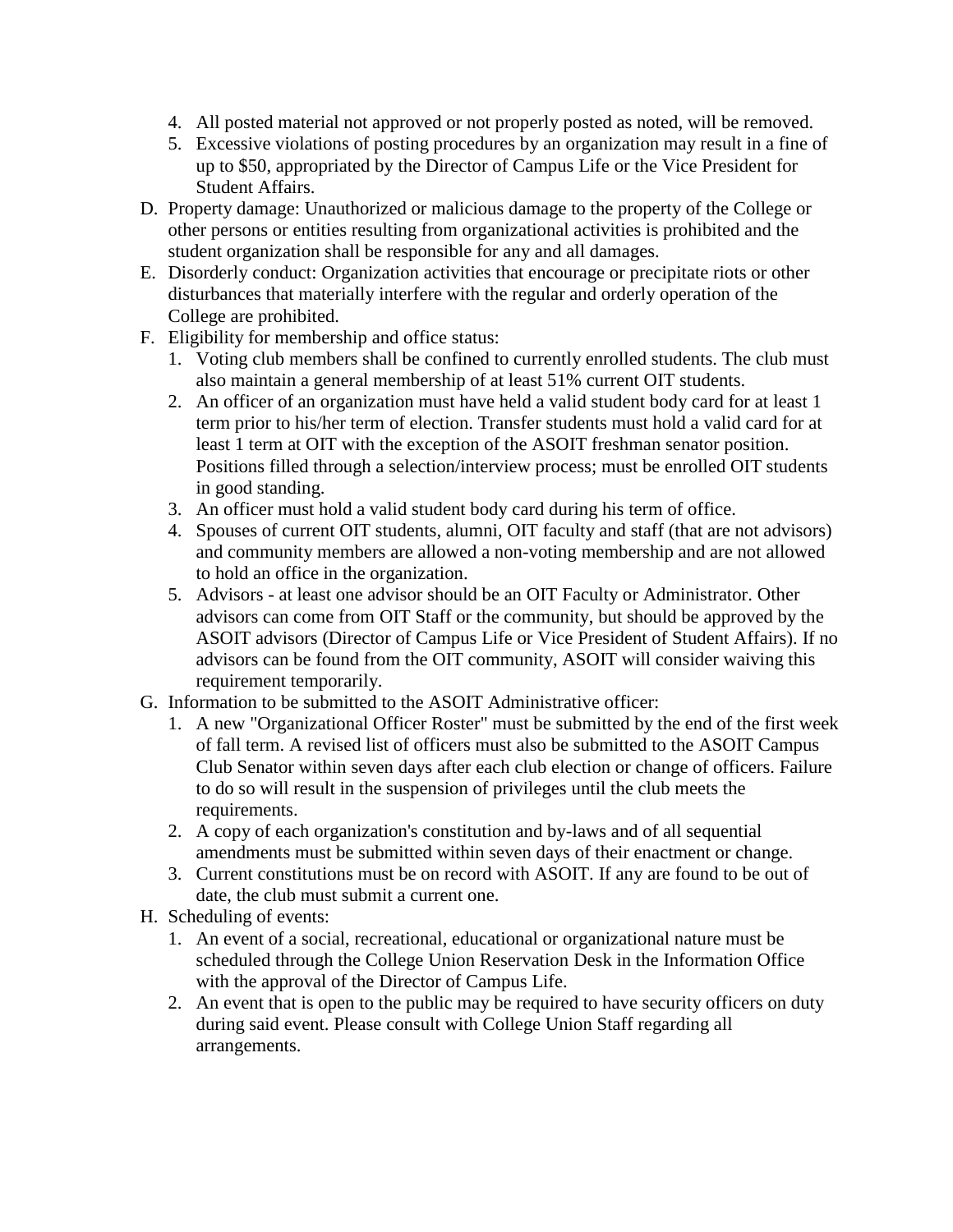3. Clubs can book rooms in the College Union at no charge, however, if a room is booked and the club later decides not to meet, please cancel the room reservation with College Union Staff so that the room is available to another group.

### **Review of recognition**

- A. Recognition may be withdrawn from a group if the conditions of recognition have been violated. Prior to this action, the organization will be given an opportunity to take corrective steps.
- B. When registered campus organizations are in violation of rules and policies of the College, the group shall be subject to one or more of the following sanctions:
	- 1. Loss of campus facilities use.
	- 2. Loss of privileges to request subsidies from incidental fee funds.
	- 3. Suspension of implementation of events and/or activities.
	- 4. Monetary fine.
	- 5. Loss of campus recognition.

## **Loss of recognition**

A group is no longer officially recognized when it has ceased to function as evidenced by the following:

- A. Due notice of its dissolution.
- B. Failure to submit a current list of officers to the ASOIT Administrative officer or Campus Club Senator.
- C. Failure to fulfill all financial commitments within 30 days of due date.
- D. Failure to select officers and members according to organization guidelines.
- E. Inclusion of non-OIT community people as voting members and/or officers.
- F. Violation of stated campus policy.
- G. Failure to comply with statements on the Campus Club Officer/Member Roster form.
- H. Three unexcused absences from ASOIT/OCC meetings in one academic year.
- I. Violation of local, state, or federal laws.

#### **Designated meetings**

The ASOIT Administrative officer will call roll at each ASOIT/OCC general meeting. Three unexcused absences will result in the loss of recognition for that organization. An excused absence is defined as written notice of just cause, delivered to the ASOIT President or Executive cabinet member at least one hour before a regularly scheduled meeting.

#### **Roll call procedure**

- A. Tabulation of club attendance will be taken as the club representatives take the floor and report one by one informing the assembly of their group's activity.
- B. Club representatives may only represent one club at each meeting and must be an OIT student.

#### **Re-recognition of a club**

A. If a club loses recognition on campus, they have the right to apply for re-recognition if they choose to do so. To apply for re-recognition the club needs to follow the steps as if they were applying for initial recognition (see OCC Handbook "Re-recognition process").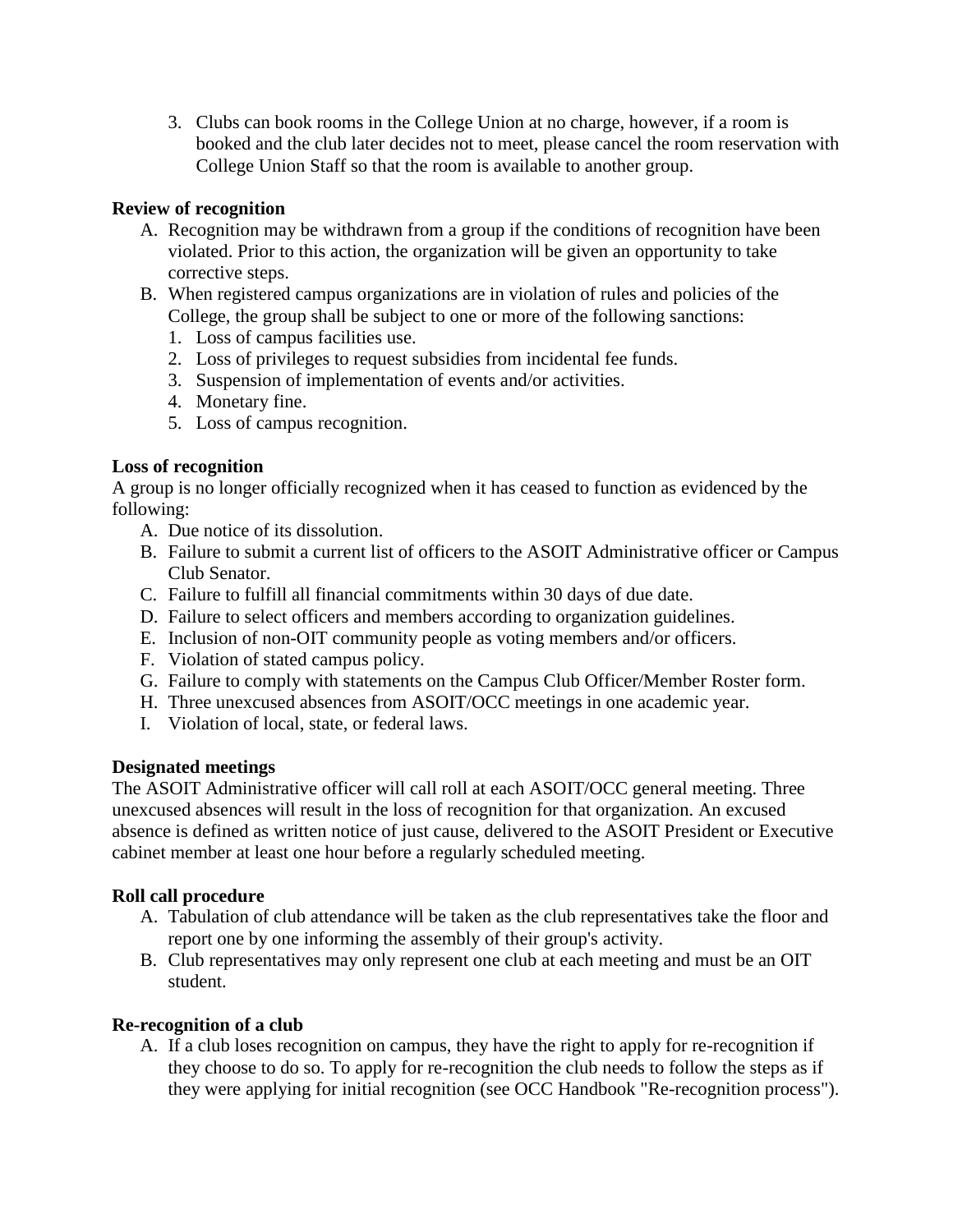This begins with submitting the "Campus Club Start-Up Form" to the Administrative officer.

- B. In considering a club for re-recognition, the ASOIT Senate will take into consideration the following information:
	- 1. the club's attendance record
	- 2. activity on campus
	- 3. the club's potential benefit to the campus as a whole
- C. The ASOIT Senate shall reserve the right to re-evaluate the re-recognition of a club, if the club fails to attend a meeting of the ASOIT/OCC for the remainder of the current academic year.
- D. If the club fails to fulfill their requirements as outlined above and as applied to all recognized organizations, the ASOIT Senate maintains the right to revoke their rerecognition for the remainder of the current academic year.
- E. Any ASOIT Senate voting member with a potential conflict of interest or personal bias will refrain from active participation in these re-recognition proceedings (motions, amendments, voting, etc.)
- F. A club can only apply for re-recognition one time in an academic year.

# **Organizing a new club**

A. Initial procedure for recognition:

Several procedures need to be followed in order to form a new club and have it officially recognized by ASOIT. Submit the following items to the Campus Club Senator at least two weeks prior to the ASOIT meeting in which the club wishes to have a recognition hearing:

- 1. Completed "Campus Club Start-Up" form (may be picked up in the ASOIT office or accessed through the OCC Handbook).
- 2. A constitution must be submitted to the Senate for review and should contain at least the following information:
	- a. Name of the proposed club
	- b. Purpose (an explanation of why the organization is desirable on campus, it cannot duplicate an existing organization)
	- c. Qualification for membership (including a non-discrimination statement on race, creed, religion, sex, or national origin)
	- d. Fees, dues and other consideration for membership
	- e. Officer and leadership structure (including impeachment procedures for failure to perform duties)
	- f. Time, frequency and proposed location of meetings
	- g. Explanation of any extra-campus affiliation (e.g. national parent organization)
	- h. A constitution that your club can use as a guideline for operating is available in the ASOIT office.
- 3. A club officer roster form (available in the ASOIT office)
- 4. Club service hours are a factor in determining club recognition. Please see Campus Club Senator in ASOIT for more details.
- 5. A club representative must attend three consecutive ASOIT/OCC meetings before being eligible to have a recognition hearing. (The recognition hearing may be held following the third meeting).